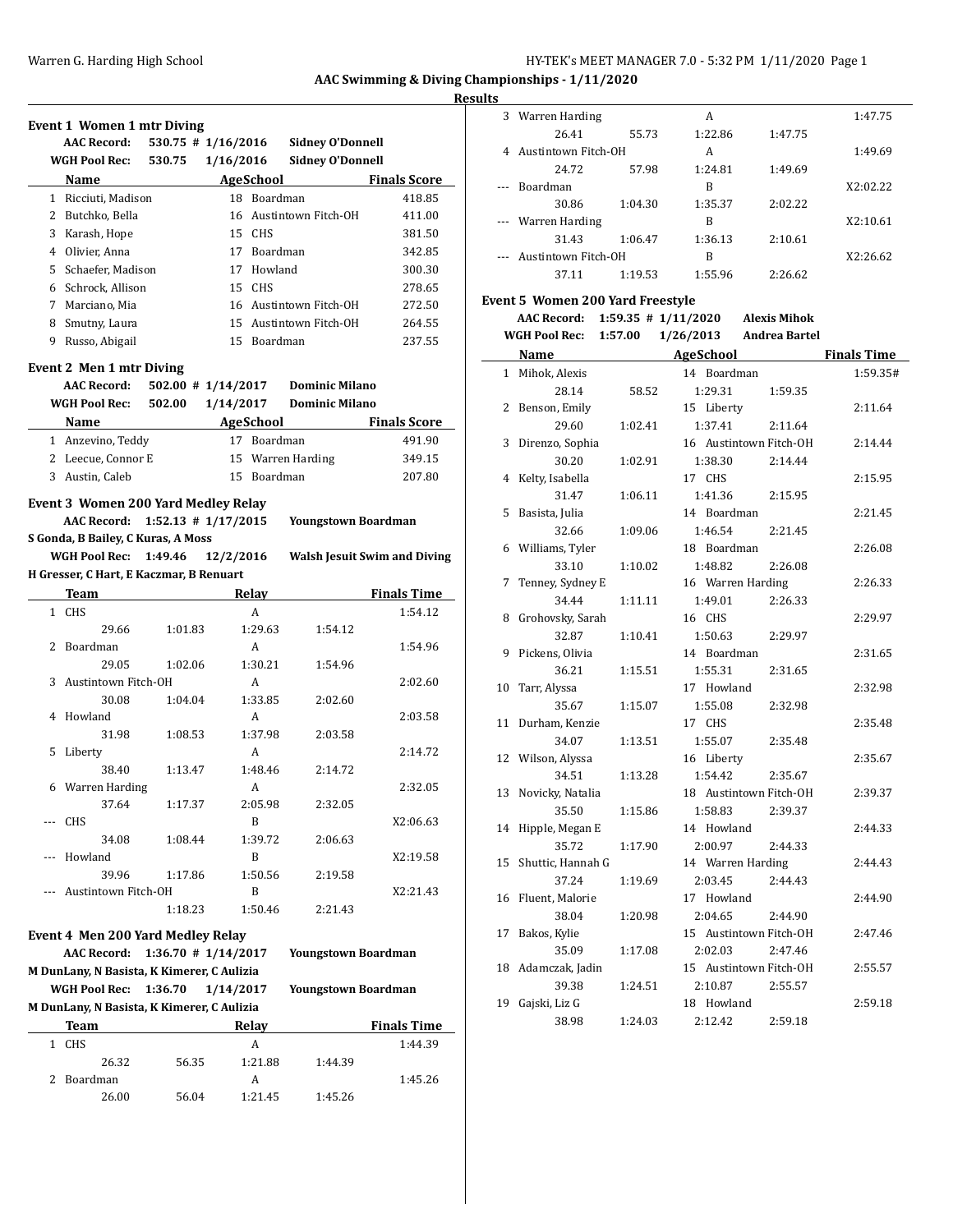### Warren G. Harding High School **Hy-TEK's MEET MANAGER 7.0 - 5:32 PM 1/11/2020** Page 2

**AAC Swimming & Diving Championships - 1/11/2020**

# **Results**

|   | <b>Event 6 Men 200 Yard Freestyle</b>        |                                           |                   |                               |                    |
|---|----------------------------------------------|-------------------------------------------|-------------------|-------------------------------|--------------------|
|   | AAC Record: 1:43.05 # 1/13/2018 Kyle Kimerer |                                           |                   |                               |                    |
|   | WGH Pool Rec:                                | 1:43.05                                   | 1/13/2018         | <b>Kyle Kimerer</b>           |                    |
|   | Name                                         | the control of the control of the control | <b>AgeSchool</b>  |                               | <b>Finals Time</b> |
|   | 1 Linker, Will                               |                                           | 18 Boardman       |                               | 1:50.47            |
|   | 25.15                                        | 53.00                                     | 1:22.49           | 1:50.47                       |                    |
|   | 2 Stackpole, Jordan                          |                                           | 18 Boardman       |                               | 1:52.12            |
|   | 25.82                                        | 53.83                                     | 1:22.90           | 1:52.12                       |                    |
|   | 3 DunLany, Ethan                             |                                           | 15 Boardman       |                               | 1:56.99            |
|   | 27.24                                        | 57.89                                     | 1:29.17           | 1:56.99                       |                    |
|   | 4 Riser, Andrew                              |                                           | 16 Liberty        |                               | 1:57.24            |
|   | 25.74                                        | 55.28                                     | 1:27.36           | 1:57.24                       |                    |
|   | 5 Criazzo, Joseph R                          |                                           | 16 Warren Harding |                               | 2:03.07            |
|   | 28.02                                        | 59.09                                     | 1:31.31           | 2:03.07                       |                    |
|   | 6 Direnzo, Zane                              |                                           |                   | 17 Austintown Fitch-OH        | 2:07.23            |
|   | 28.18                                        |                                           |                   |                               |                    |
|   |                                              | 1:00.92                                   | 1:34.89           | 2:07.23                       |                    |
|   | 7 Colonna, Nick                              |                                           | 17 CHS            |                               | 2:08.81            |
|   | 28.85                                        | 1:01.55                                   | 1:36.36           | 2:08.81                       |                    |
|   | 8 Fowler, Ty S                               |                                           | 17 Warren Harding |                               | 2:09.30            |
|   | 29.22                                        | 1:01.54                                   | 1:35.24           | 2:09.30                       |                    |
|   | 9 Hernandez, Santiago                        |                                           | 15 CHS            |                               | 2:17.20            |
|   | 29.47                                        | 1:01.43                                   | 1:36.09           | 2:17.20                       |                    |
|   | 10 Parker, Liam                              |                                           | 16 Boardman       |                               | 2:22.61            |
|   | 31.19                                        | 1:07.15                                   | 1:46.32           | 2:22.61                       |                    |
|   | 11 Mosholder, David                          |                                           |                   | 17 Austintown Fitch-OH        | 2:36.22            |
|   | 35.13                                        | 1:16.62                                   | 1:54.57           | 2:36.22                       |                    |
|   | 12 Dodge, Ethan J                            |                                           | 15 Warren Harding |                               | 2:37.52            |
|   | 36.50                                        | 1:16.42                                   | 1:57.67           | 2:37.52                       |                    |
|   | 13 Lozier-Smith, Cameron                     |                                           |                   | 16 Austintown Fitch-OH        | 2:54.85            |
|   | 34.57                                        | 1:15.08                                   | 2:04.16           | 2:54.85                       |                    |
|   |                                              |                                           |                   |                               |                    |
|   | <b>Event 7 Women 200 Yard IM</b>             |                                           |                   |                               |                    |
|   | AAC Record: 2:15.89 # 1/11/2020              |                                           |                   | <b>Madison Murphy</b>         |                    |
|   | <b>WGH Pool Rec: 2:08.26</b>                 |                                           | 1/28/2012         | Sam Lisy                      |                    |
|   | Name                                         |                                           |                   | <b>Example 2018</b> AgeSchool | <b>Finals Time</b> |
|   | 1 Murphy, Madison                            |                                           | 14 CHS            |                               | 2:15.89#           |
|   | 29.02                                        | 1:03.17                                   | 1:45.21           | 2:15.89                       |                    |
|   | 2 Lukco, Sydney J                            |                                           | 17 Warren Harding |                               | 2:21.43            |
|   | 28.89                                        | 1:04.44                                   | 1:46.85           | 2:21.43                       |                    |
|   | 3 Yocum, Abby                                |                                           | 17 Boardman       |                               | 2:32.23            |
|   | 34.22                                        | 1:15.90                                   | 1:55.87           | 2:32.23                       |                    |
| 4 | Hughes, Mallory                              |                                           | 14 CHS            |                               | 2:35.98            |
|   | 32.74                                        | 1:12.10                                   | 2:00.60           | 2:35.98                       |                    |
| 5 | Daniels, Corinne                             |                                           | 17 Howland        |                               | 2:39.62            |
|   | 32.69                                        | 1:13.96                                   | 2:01.33           | 2:39.62                       |                    |
| 6 | Kelso, Madison                               |                                           | 15 Boardman       |                               | 2:41.93            |
|   |                                              |                                           |                   |                               |                    |
|   | 35.24                                        | 1:15.59                                   | 2:03.58           | 2:41.93                       |                    |
| 7 | Klepec, Sarah                                |                                           | 16 CHS            |                               | 2:43.28            |
|   | 32.39                                        | 1:14.65                                   | 2:03.06           | 2:43.28                       |                    |
| 8 | Esper, Catherine                             |                                           | 15 CHS            |                               | 2:44.53            |
|   | 33.14                                        | 1:17.61                                   | 2:05.76           | 2:44.53                       |                    |
| 9 | Galterio, Morgan                             |                                           |                   | 16 Austintown Fitch-OH        | 2:55.08            |
|   | 40.85                                        | 1:26.43                                   | 2:17.04           | 2:55.08                       |                    |
|   | 10 Baker, Alyssa                             |                                           | 17 Howland        |                               | 2:57.09            |

34.98 1:17.76 2:15.45 2:57.09 11 Parker, Ireland 14 Boardman 2:58.38 40.75 1:23.81 2:16.42 2:58.38

| 12           | Brinkley, Aadia                 |         | 17 Boardman             |                        | 2:59.81                       |
|--------------|---------------------------------|---------|-------------------------|------------------------|-------------------------------|
|              | 37.08                           | 1:22.59 | 2:18.20                 | 2:59.81                |                               |
| 13           | Sincich, Allison M              |         |                         | 15 Warren Harding      | 3:05.50                       |
|              | 45.52                           | 1:33.12 | 2:26.45                 | 3:05.50                |                               |
| 14           | Direnzo, Sylvia                 |         |                         | 16 Austintown Fitch-OH | 3:08.16                       |
|              | 35.16                           | 1:24.86 | 2:24.48                 | 3:08.16                |                               |
|              |                                 |         |                         |                        |                               |
|              | Event 8 Men 200 Yard IM         |         |                         |                        |                               |
|              | <b>AAC Record:</b>              |         | $1:55.68$ # $1/14/2017$ | <b>Timmy Kubacki</b>   |                               |
|              | WGH Pool Rec:                   | 1:55.68 | 1/14/2017               | <b>Timmy Kubacki</b>   |                               |
|              | Name                            |         | AgeSchool               |                        | <b>Finals Time</b>            |
|              | 1 Basista, Noah                 |         | 18 Boardman             |                        | 1:56.41                       |
|              | 24.81                           | 56.02   | 1:28.72                 | 1:56.41                |                               |
| 2            | Mindek, Jared                   |         | 17 Howland              |                        | 1:59.15                       |
|              | 25.61                           | 56.75   | 1:29.62                 | 1:59.15                |                               |
| 3            | Dietz, Luke                     |         | 15 CHS                  |                        | 2:09.81                       |
|              | 27.21                           | 1:00.39 | 1:38.59                 | 2:09.81                |                               |
| 4            | Mascola, Siman                  |         | 17 Boardman             |                        | 2:10.13                       |
|              | 27.73                           | 1:02.26 | 1:40.33                 | 2:10.13                |                               |
| 5.           | Satterfield, Caleb              |         | 14 Boardman             |                        | 2:16.05                       |
|              | 27.31                           | 1:03.70 | 1:42.60                 | 2:16.05                |                               |
| 6            | Yocum, Andrew                   |         | 15 Boardman             |                        | 2:21.39                       |
|              | 28.56                           | 1:03.36 | 1:47.22                 | 2:21.39                |                               |
| 7            | Hernandez, Ruben                |         | 15 CHS                  |                        | 2:39.09                       |
|              | 32.70                           | 1:12.66 | 2:02.21                 | 2:39.09                |                               |
|              | Event 9 Women 50 Yard Freestyle |         |                         |                        |                               |
|              | <b>AAC Record:</b>              |         | $25.14$ # $1/16/2016$   | <b>Corie Kuras</b>     |                               |
|              | <b>WGH Pool Rec:</b>            | 24.49   | 12/2/2016               | <b>Carly Hart</b>      |                               |
|              | Name                            |         | AgeSchool               |                        | <b>Finals Time</b>            |
|              | 1 Dinapoli, Alyssa              |         | 18 Boardman             |                        | 25.64                         |
|              | 2 Benson, Olivia                |         | 16 Liberty              |                        | 26.23                         |
| 3            | Delida, Rachel                  |         | 16 Howland              |                        | 26.32                         |
|              |                                 |         |                         |                        |                               |
|              |                                 |         |                         |                        |                               |
|              | 4 Peckman, Miranda              |         | 16 CHS                  |                        | 26.36                         |
| 5            | Dawson, Elle                    |         | 17 CHS                  |                        | 26.42                         |
|              | 6 Varga, Sarah                  |         | 18 Boardman             |                        | 26.71                         |
|              | 7 Palusak, Jackie               |         | 16 CHS                  |                        | 26.82                         |
| 8            | Geletka, Allie                  |         | 16 CHS                  |                        | 27.12                         |
|              | 9 Schwendeman, Allyson          |         | 16 Boardman             |                        | 27.85                         |
|              | 10 Wert, Casey                  |         | 17 Boardman             |                        | 28.12                         |
|              | 11 DelGarbino, Noelle J         |         | 15 Howland              |                        | 28.72                         |
| 12           | Vencel, Mary K                  |         |                         | 15 Warren Harding      | 29.33                         |
| 13           | Novicky, Natalia                |         |                         | 18 Austintown Fitch-OH | 29.55                         |
| 14           | Elisco, Francesca               |         | 17 Howland              |                        | 30.34                         |
| 15           | Corbett, Allie                  |         |                         | 14 Austintown Fitch-OH | 31.62                         |
| 16           | Hockman, Breana P               |         |                         | 14 Warren Harding      | 32.40                         |
| 17           | Snyder, Arianna                 |         |                         | 16 Austintown Fitch-OH | 32.92                         |
| 18           | Reuschling, Gabby F             |         | 16 Howland              |                        | 33.10                         |
| 19           | Green, Ashlee                   |         |                         | 17 Austintown Fitch-OH | 33.18                         |
| 20           | Baughman, Taryn M               |         |                         | 14 Warren Harding      | 35.80                         |
|              | --- Peckman, Madison            |         | 16 CHS                  |                        | X27.93                        |
|              | --- Schaefer, Madison           |         | 17 Howland              |                        | X30.01                        |
|              | --- Adamczak, Jadin             |         |                         | 15 Austintown Fitch-OH | X34.26                        |
|              |                                 |         |                         |                        |                               |
|              | Event 10 Men 50 Yard Freestyle  |         |                         |                        |                               |
|              | AAC Record:                     |         | $21.48$ # $1/16/2016$   |                        | Michael Miller/Callen Aulizia |
|              | WGH Pool Rec:                   | 21.43   | 12/8/2015               | Michael Miller         |                               |
| $\mathbf{1}$ | Name<br>Flatley, River          |         | <b>AgeSchool</b><br>17  | Boardman               | <b>Finals Time</b><br>22.76   |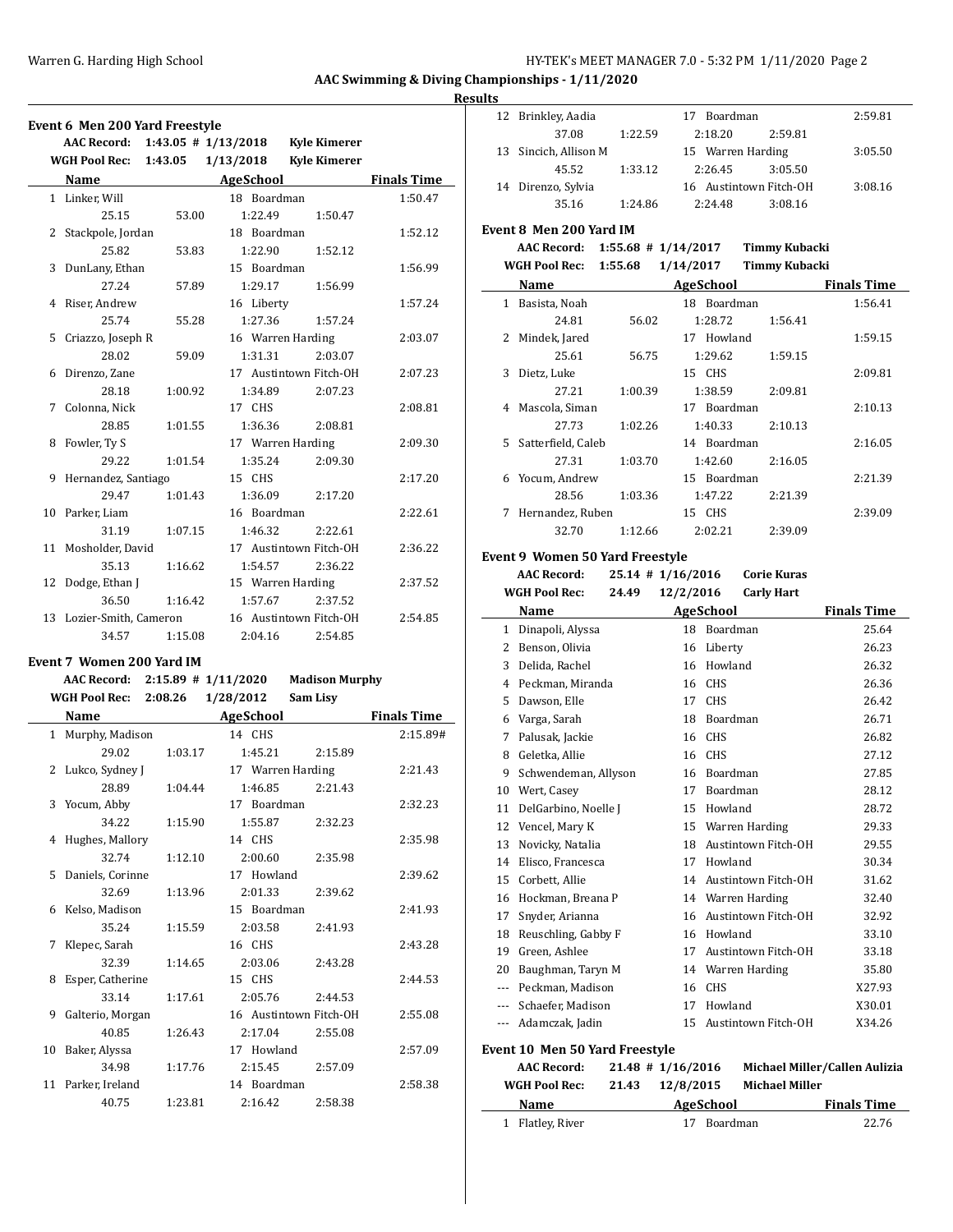#### **Results**

| (Event 10 Men 50 Yard Freestyle) |                      |    |                     |                    |  |  |  |
|----------------------------------|----------------------|----|---------------------|--------------------|--|--|--|
|                                  | Name                 |    | <b>AgeSchool</b>    | <b>Finals Time</b> |  |  |  |
| $\mathcal{L}$                    | Peckman, Matthew     | 18 | <b>CHS</b>          | 23.30              |  |  |  |
| 3                                | Riser, Andrew        | 16 | Liberty             | 23.70              |  |  |  |
| 4                                | DiCenso, Tino I      | 17 | Warren Harding      | 25.10              |  |  |  |
| 5                                | Vencel, Matthew T    | 17 | Warren Harding      | 25.42              |  |  |  |
| *6                               | Beam, Brendan        | 17 | <b>Boardman</b>     | 25.48              |  |  |  |
| *6                               | McCloskey, Randy     | 16 | Austintown Fitch-OH | 25.48              |  |  |  |
| 8                                | Schaab, Ty           | 16 | <b>CHS</b>          | 25.73              |  |  |  |
| 9                                | Hernandez, Santiago  | 15 | <b>CHS</b>          | 26.32              |  |  |  |
| 10                               | Behun, Jackson       | 16 | Boardman            | 26.38              |  |  |  |
| 11                               | Coleman, Patrick     | 17 | Austintown Fitch-OH | 26.69              |  |  |  |
| 12                               | Vasko, Steven        | 18 | Boardman            | 26.74              |  |  |  |
| 13                               | Stevens, CI          | 17 | Austintown Fitch-OH | 26.84              |  |  |  |
| 14                               | Peterson, Carson R   | 15 | Warren Harding      | 27.52              |  |  |  |
| 15                               | O'Malley, Ethan      | 15 | Warren Harding      | 28.76              |  |  |  |
| 16                               | Keeble, Chris        | 17 | Austintown Fitch-OH | 30.45              |  |  |  |
| $\overline{a}$                   | Schobel, Zander      | 17 | <b>Boardman</b>     | X27.44             |  |  |  |
| ---                              | Thomas, Jacob        | 18 | Boardman            | X29.18             |  |  |  |
| ---                              | Vasko, Matthew       | 15 | Boardman            | X29.61             |  |  |  |
| ---                              | Buonamici, Luca      | 15 | Boardman            | X30.24             |  |  |  |
| $---$                            | Buonamici, Salvatore | 16 | Boardman            | X30.34             |  |  |  |
| $---$                            | Swift, Ethan         | 15 | Austintown Fitch-OH | X31.81             |  |  |  |

#### **Event 11 Women 100 Yard Butterfly**

|    | <b>AAC Record:</b>   | 59.39 # 1/13/2018 |           | <b>Gia M Direnzo</b>   |                    |
|----|----------------------|-------------------|-----------|------------------------|--------------------|
|    | <b>WGH Pool Rec:</b> | 58.13             | 12/7/2013 | Sam Lisy               |                    |
|    | Name                 |                   |           | <b>AgeSchool</b>       | <b>Finals Time</b> |
|    | 1 Dilts, Lillian     |                   |           | 14 Austintown Fitch-OH | 1:05.30            |
|    | 29.70                | 1:05.30           |           |                        |                    |
| 2  | Varga, Sarah         |                   |           | 18 Boardman            | 1:05.85            |
|    | 30.65                | 1:05.85           |           |                        |                    |
| 3  | Carbone, Gianna L    |                   |           | 14 Howland             | 1:06.15            |
|    | 29.92                | 1:06.15           |           |                        |                    |
| 4  | Helmick, Jordan      |                   |           | 16 CHS                 | 1:06.57            |
|    | 30.26                | 1:06.57           |           |                        |                    |
| 5  | Huston, Ella         |                   |           | 15 Boardman            | 1:07.79            |
|    | 30.65                | 1:07.79           |           |                        |                    |
| 6  | Velasquez, Ava       |                   | 17        | <b>Boardman</b>        | 1:14.64            |
|    | 34.15                | 1:14.64           |           |                        |                    |
| 7  | Hughes, Mallory      |                   |           | 14 CHS                 | 1:14.82            |
|    | 33.04                | 1:14.82           |           |                        |                    |
| 8  | Fluent, Madison      |                   |           | 17 Howland             | 1:16.87            |
|    | 33.60                | 1:16.87           |           |                        |                    |
| 9  | Galterio, Morgan     |                   |           | 16 Austintown Fitch-OH | 1:30.43            |
|    | 42.09                | 1:30.43           |           |                        |                    |
| 10 | Brinkley, Aadia      |                   | 17        | <b>Boardman</b>        | 1:33.20            |
|    | 42.29                | 1:33.20           |           |                        |                    |

#### **Event 12 Men 100 Yard Butterfly**

| <b>AAC Record:</b>   | $51.05$ # $1/13/2018$ |           | <b>Kyle Kimerer</b>    |                    |
|----------------------|-----------------------|-----------|------------------------|--------------------|
| <b>WGH Pool Rec:</b> | 51.05                 | 1/13/2018 | <b>Kyle Kimerer</b>    |                    |
| Name                 |                       |           | <b>AgeSchool</b>       | <b>Finals Time</b> |
| Basista, Noah        |                       | 18        | Boardman               | 51.89              |
| 24.55                | 51.89                 |           |                        |                    |
| 2 Lawrence, Jake     |                       |           | 16 Austintown Fitch-OH | 52.37              |
| 24.36                | 52.37                 |           |                        |                    |

| 3            | DunLany, Matthew                         |                   |           | 18 Boardman           | 52.58              |
|--------------|------------------------------------------|-------------------|-----------|-----------------------|--------------------|
|              | 24.40                                    | 52.58             |           |                       |                    |
| 4            | Leecue, Brendan C                        |                   |           | 17 Warren Harding     | 54.03              |
|              | 25.18                                    | 54.03             |           |                       |                    |
| 5            | Stackpole, Jordan                        |                   | 18        | Boardman              | 56.72              |
|              | 26.54                                    | 56.72             |           |                       |                    |
| 6            | Direnzo, Zane                            |                   | 17        | Austintown Fitch-OH   | 1:01.38            |
|              | 27.81                                    | 1:01.38           |           |                       |                    |
| 7            | Yocum, Justin                            |                   | 15        | Boardman              | 1:02.81            |
|              | 28.93                                    | 1:02.81           |           |                       |                    |
| 8            | Ferrante, William                        |                   | 15        | Austintown Fitch-OH   | 1:05.60            |
|              | 29.86                                    | 1:05.60           |           |                       |                    |
| 9            | Colonna, Nick                            |                   |           | 17 CHS                | 1:07.40            |
|              | 30.65                                    | 1:07.40           |           |                       |                    |
|              | <b>Event 13 Women 100 Yard Freestyle</b> |                   |           |                       |                    |
|              | <b>AAC Record:</b>                       | 54.67 # 1/11/2020 |           | <b>Madison Murphy</b> |                    |
|              | <b>WGH Pool Rec:</b>                     | 53.53             | 1/26/2013 | Sam Lisy              |                    |
|              |                                          |                   |           |                       |                    |
|              | Name                                     |                   |           | <b>AgeSchool</b>      | <b>Finals Time</b> |
| $\mathbf{1}$ | Murphy, Madison                          |                   |           | 14 CHS                | 54.67#             |
|              | 27.11                                    | 54.67             |           |                       |                    |
| 2            | Dinapoli, Alyssa                         |                   |           | 18 Boardman           | 56.01              |
|              | 27.04                                    | 56.01             |           |                       |                    |
| 3            | Lukco, Sydney J                          |                   | 17        | Warren Harding        | 56.45              |
|              | 27.23                                    | 56.45             |           |                       |                    |
| 4            | Delida, Rachel                           |                   |           | 16 Howland            | 58.19              |
|              | 27.84                                    | 58.19             |           |                       |                    |
| 5            | Benson, Olivia                           |                   |           | 16 Liberty            | 1:00.15            |
|              | 28.38                                    | 1:00.15           |           |                       |                    |
| 6            | Pechatsko, Maryn                         |                   | 15        | Austintown Fitch-OH   | 1:00.48            |
|              | 28.52                                    | 1:00.48           |           |                       |                    |
| 7            | Kelty, Isabella                          |                   |           | 17 CHS                | 1:00.86            |
|              | 29.24                                    | 1:00.86           |           |                       |                    |
| 8            | Peckman, Miranda                         |                   |           | 16 CHS                | 1:01.08            |
|              | 28.64                                    | 1:01.08           |           |                       |                    |
| 9            | Wert, Casey                              |                   | 17        | Boardman              | 1:01.18            |
|              | 29.39                                    | 1:01.18           |           |                       |                    |
| 10           | Schwendeman, Allyson                     |                   |           | 16 Boardman           | 1:02.16            |
|              | 28.68                                    | 1:02.16           |           |                       |                    |
| 11           | Karabin, Mackenzie                       |                   | 17        | Howland               | 1:03.67            |
|              | 29.75                                    | 1:03.67           |           |                       |                    |
| 12           | Peckman, Madison                         |                   |           | 16 CHS                | 1:04.62            |
|              | 29.63                                    | 1:04.62           |           |                       |                    |
| 13           | Vencel, Mary K                           |                   |           | 15 Warren Harding     | 1:05.08            |
|              | 30.93                                    | 1:05.08           |           |                       |                    |
| 14           | Tenney, Sydney E                         |                   |           | 16 Warren Harding     | 1:07.07            |

32.18 1:07.07

32.89 1:08.94

33.53 1:11.58

34.41 1:11.67

34.81 1:13.26

34.18 1:14.44

15 Carannante, Josephine 16 Howland 1:08.94

16 Kassos, Beth A 16 Warren Harding 1:11.58

17 Direnzo, Sylvia 16 Austintown Fitch-OH 1:11.67

18 Hipple, Megan E 14 Howland 1:13.26

19 Bakos, Kylie 15 Austintown Fitch-OH 1:14.44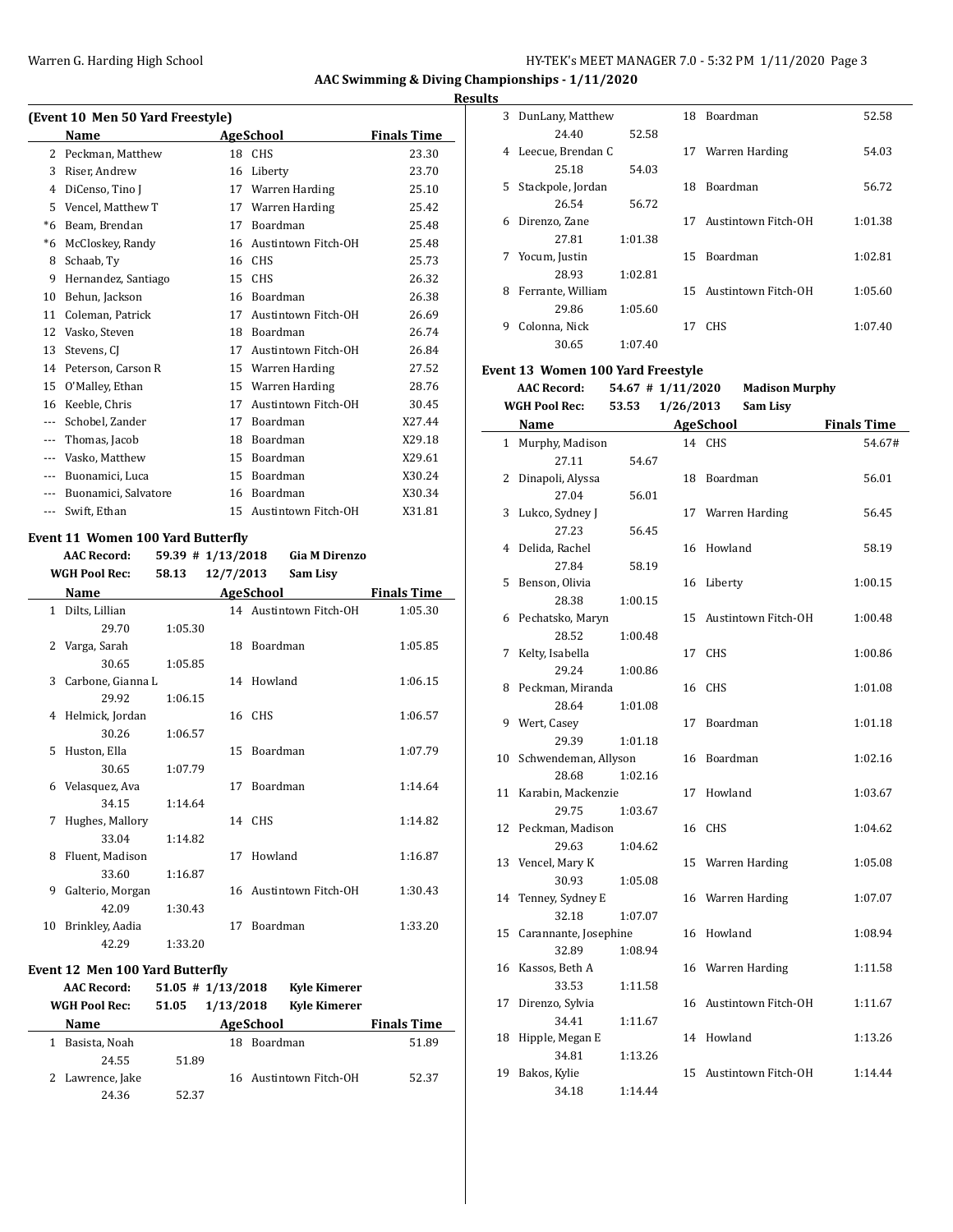$\overline{\phantom{a}}$ 

#### **Results**

| (Event 13 Women 100 Yard Freestyle) |                         |         |     |                     |                    |  |  |
|-------------------------------------|-------------------------|---------|-----|---------------------|--------------------|--|--|
|                                     | Name                    |         |     | <b>AgeSchool</b>    | <b>Finals Time</b> |  |  |
| 20                                  | Pantaleo, Gabriella     |         | 18  | Boardman            | 1:15.16            |  |  |
|                                     | 36.58                   | 1:15.16 |     |                     |                    |  |  |
| 21                                  | Mendez, Jojo            |         | 17  | Austintown Fitch-OH | 1:23.63            |  |  |
|                                     | 39.09                   | 1:23.63 |     |                     |                    |  |  |
|                                     | --- Reuschling, Gabby F |         |     | 16 Howland          | X1:15.07           |  |  |
|                                     | 36.01                   | 1:15.07 |     |                     |                    |  |  |
|                                     | Stephenson, Bri         |         | 18. | Austintown Fitch-OH | X1:24.59           |  |  |
|                                     | 37.59                   | 1:24.59 |     |                     |                    |  |  |

# **Event 14 Men 100 Yard Freestyle**

|                | <b>AAC Record:</b>         | 46.85 # 1/13/2018 |           | <b>Kyle Kimerer</b>    |                    |
|----------------|----------------------------|-------------------|-----------|------------------------|--------------------|
|                | <b>WGH Pool Rec:</b>       | 46.85             | 1/13/2018 | <b>Kyle Kimerer</b>    |                    |
|                | Name                       |                   |           | <b>AgeSchool</b>       | <b>Finals Time</b> |
|                | 1 Linker, Will             |                   |           | 18 Boardman            | 49.80              |
|                | 23.78                      | 49.80             |           |                        |                    |
| $*2$           | Peckman, Matthew           |                   |           | 18 CHS                 | 51.47              |
|                | 24.51                      | 51.47             |           |                        |                    |
| *2             | Dietz, Luke                |                   | 15        | <b>CHS</b>             | 51.47              |
|                | 24.97                      | 51.47             |           |                        |                    |
| 4              | Fritz, Connor              |                   |           | 16 CHS                 | 53.93              |
|                | 25.50                      | 53.93             |           |                        |                    |
| 5              | Cailor, Carter             |                   |           | 16 Boardman            | 54.15              |
|                | 25.89                      | 54.15             |           |                        |                    |
| 6              | Vencel, Matthew T          |                   | 17        | Warren Harding         | 55.59              |
|                | 27.08                      | 55.59             |           |                        |                    |
| 7              | Burnett, Cameron           |                   | 15        | <b>CHS</b>             | 55.96              |
|                | 17.34                      | 55.96             |           |                        |                    |
| 8              | Beam, Brendan              |                   | 17        | Boardman               | 57.48              |
|                | 28.04                      | 57.48             |           |                        |                    |
| 9              | Fox, Steven A              |                   | 18        | Warren Harding         | 57.61              |
|                | 27.31                      | 57.61             |           |                        |                    |
| 10             | Coleman, Patrick           |                   | 17        | Austintown Fitch-OH    | 58.35              |
|                | 27.85                      | 58.35             |           |                        |                    |
| 11             | Fowler, Ty S               |                   |           | 17 Warren Harding      | 59.27              |
|                | 28.02                      | 59.27             |           |                        |                    |
| 12             | Manley, Liam               |                   |           | 14 Boardman            | 1:00.06            |
|                | 28.42                      | 1:00.06           |           |                        |                    |
| 13             | Stevens, CJ                |                   |           | 17 Austintown Fitch-OH | 1:00.15            |
|                | 28.99                      | 1:00.15           |           |                        |                    |
|                | 14 Kassos, Nick M<br>28.61 |                   |           | 16 Warren Harding      | 1:00.69            |
| 15             | Hughes, Joey               | 1:00.69           |           | 16 Austintown Fitch-OH | 1:04.34            |
|                | 31.21                      | 1:04.34           |           |                        |                    |
| 16             | Plyler, Sam R              |                   | 15        | Brookfield             | 1:05.66            |
|                | 30.36                      | 1:05.66           |           |                        |                    |
| 17             | Lester, Colin              |                   | 15        | Austintown Fitch-OH    | 1:06.36            |
|                | 30.60                      | 1:06.36           |           |                        |                    |
| 18             | Null, Brandon G            |                   |           | 14 Howland             | 1:15.69            |
|                | 36.06                      | 1:15.69           |           |                        |                    |
| $\overline{a}$ | Thomas, Jacob              |                   |           | 18 Boardman            | X1:07.71           |
|                | 31.70                      | 1:07.71           |           |                        |                    |
| $---$          | Swift, Ethan               |                   |           | 15 Austintown Fitch-OH | X1:11.23           |
|                | 32.73                      | 1:11.23           |           |                        |                    |

|    | Event 15 Women 500 Yard Freestyle |                         |                   |                        |                    |
|----|-----------------------------------|-------------------------|-------------------|------------------------|--------------------|
|    | <b>AAC Record:</b>                | $5:19.28$ # $1/17/2015$ |                   | <b>Brooke Bailey</b>   |                    |
|    | <b>WGH Pool Rec:</b>              | 5:09.95                 | 1/27/2012         | <b>Joan Thompson</b>   |                    |
|    | Name                              |                         | <b>AgeSchool</b>  |                        | <b>Finals Time</b> |
|    | 1 Carbone, Gianna L               |                         | 14 Howland        |                        | 5:59.89            |
|    | 29.81                             | 1:03.11                 | 1:38.61           | 2:14.87                |                    |
|    | 2:52.28                           | 3:29.95                 | 4:08.00           | 4:46.38                |                    |
|    | 5:24.61                           | 5:59.89                 |                   |                        |                    |
| 2  | Benson, Emily                     |                         | 15 Liberty        |                        | 6:00.43            |
|    | 30.79                             | 1:05.08                 | 1:40.65           | 2:17.61                |                    |
|    | 2:54.90                           | 3:32.59                 | 4:10.61           | 4:48.31                |                    |
|    | 5:25.77                           | 6:00.43                 |                   |                        |                    |
| 3  | Direnzo, Sophia                   |                         |                   | 16 Austintown Fitch-OH | 6:02.71            |
|    | 32.07                             | 1:06.55                 | 1:42.18           | 2:18.85                |                    |
|    | 2:55.81                           | 3:33.01                 | 4:11.00           | 4:49.00                |                    |
|    | 5:26.51                           | 6:02.71                 |                   |                        |                    |
|    | 4 Velasquez, Ava                  |                         | 17 Boardman       |                        | 6:17.75            |
|    | 33.07                             | 1:10.66                 | 1:49.36           | 2:28.25                |                    |
|    | 3:07.12                           | 3:45.96                 | 4:25.08           | 5:03.82                |                    |
|    | 5:41.78                           | 6:17.75                 |                   |                        |                    |
|    | 5 Williams, Tyler                 |                         | 18 Boardman       |                        | 6:28.33            |
|    | 34.38                             | 1:12.90                 | 1:52.72           | 2:31.35                |                    |
|    | 3:11.99                           | 3:51.11                 | 4:32.02           | 5:12.40                |                    |
|    | 5:49.61                           | 6:28.33                 |                   |                        |                    |
|    | 6 Fluent, Madison                 |                         | 17 Howland        |                        | 6:38.63            |
|    | 34.20                             | 1:11.59                 | 1:52.76           | 2:33.86                |                    |
|    | 3:13.86                           | 3:55.18                 | 4:37.66           | 5:19.56                |                    |
|    | 6:00.40                           | 6:38.63                 |                   |                        |                    |
| 7  | Tarr, Alyssa                      |                         | 17 Howland        |                        | 6:41.91            |
|    | 34.85                             | 1:14.02                 | 1:54.87           | 2:35.32                |                    |
|    | 3:16.44                           | 3:58.21                 | 4:39.62           | 5:20.80                |                    |
|    | 6:01.46                           | 6:41.91                 |                   |                        |                    |
| 8  | Durham, Kenzie                    |                         | 17 CHS            |                        | 6:59.42            |
|    | 35.05                             | 1:14.73                 | 1:57.47           | 2:39.41                |                    |
|    | 3:22.16                           | 4:04.73                 | 4:48.07           | 5:32.76                |                    |
|    | 6:17.41                           | 6:59.42                 |                   |                        |                    |
| 9  | Sincich, Allison M                |                         | 15 Warren Harding |                        | 7:15.77            |
|    | 39.69                             | 1:22.46                 | 2:06.87           | 2:51.11                |                    |
|    | 3:35.70                           | 4:20.67                 | 5:05.82           | 5:50.59                |                    |
|    | 6:34.20                           | 7:15.77                 |                   |                        |                    |
|    | 10 Lonsway, Bella                 |                         | 16 Boardman       |                        | 7:24.23            |
|    | 35.89                             | 1:16.98                 | 2:00.06           | 2:44.25                |                    |
|    | 3:30.24                           | 4:16.72                 | 5:03.95           | 5:51.26                |                    |
|    | 6:38.96                           | 7:24.23                 |                   |                        |                    |
|    |                                   |                         |                   |                        |                    |
| 11 | Shuttic, Hannah G                 |                         | 14 Warren Harding |                        | 7:30.59            |
|    | 39.38<br>3:41.02                  | 1:22.99<br>4:28.26      | 2:07.84           | 2:54.23                |                    |
|    |                                   |                         | 5:15.08           | 6:01.09                |                    |
|    | 6:47.34                           | 7:30.59                 |                   |                        |                    |
| 12 | Pantaleo, Gabriella               |                         | 18 Boardman       |                        | 7:48.52            |
|    | 38.93                             | 1:22.23                 | 2:08.48           | 2:57.09                |                    |
|    | 3:44.83                           | 4:33.02                 | 5:23.62           | 6:13.04                |                    |
|    | 7:03.18                           | 7:48.52                 |                   |                        |                    |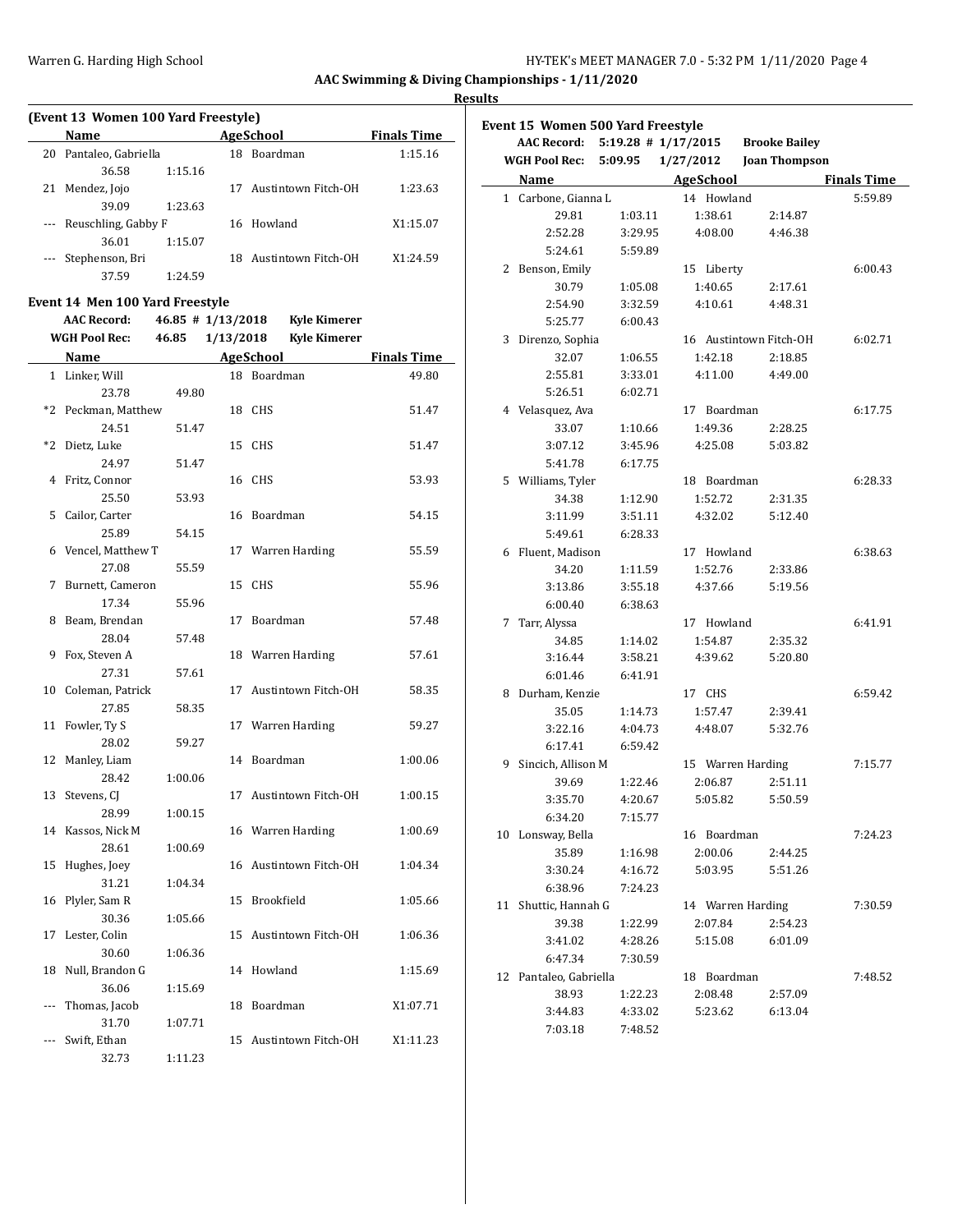# **Results**

|   | Event 16 Men 500 Yard Freestyle<br>AAC Record: 4:53.26 # 1/12/2019 |         |                   |                        |                    |
|---|--------------------------------------------------------------------|---------|-------------------|------------------------|--------------------|
|   |                                                                    |         |                   | <b>Matthew DunLany</b> |                    |
|   | <b>WGH Pool Rec:</b>                                               | 4:53.26 | 1/12/2019         | <b>Matthew DunLany</b> |                    |
|   | Name                                                               |         | AgeSchool         |                        | <b>Finals Time</b> |
|   | 1 DunLany, Matthew                                                 |         | 18 Boardman       |                        | 5:02.08            |
|   | 26.33                                                              | 55.61   | 1:25.97           | 1:56.53                |                    |
|   | 2:27.24                                                            | 2:58.42 | 3:29.59           | 4:01.00                |                    |
|   | 4:32.03                                                            | 5:02.08 |                   |                        |                    |
| 2 | DunLany, Ethan                                                     |         | 15 Boardman       |                        | 5:12.14            |
|   | 27.36                                                              | 58.05   | 1:29.63           | 2:01.72                |                    |
|   | 2:33.30                                                            | 3:05.34 | 3:37.36           | 4:09.76                |                    |
|   | 4:41.37                                                            | 5:12.14 |                   |                        |                    |
| 3 | Criazzo, Joseph R                                                  |         | 16 Warren Harding |                        | 5:31.30            |
|   | 28.82                                                              | 1:00.86 | 1:34.27           | 2:08.48                |                    |
|   | 2:42.86                                                            | 3:16.97 | 3:51.88           | 4:26.21                |                    |
|   | 4:59.98                                                            | 5:31.30 |                   |                        |                    |
|   | 4 Yocum, Andrew                                                    |         | 15 Boardman       |                        | 5:31.90            |
|   | 29.09                                                              | 1:01.28 | 1:34.98           | 2:08.80                |                    |
|   | 2:42.76                                                            | 3:17.12 | 3:51.65           | 4:26.07                |                    |
|   | 5:00.30                                                            | 5:31.90 |                   |                        |                    |
| 5 | McCloskey, Randy                                                   |         |                   | 16 Austintown Fitch-OH | 5:36.00            |
|   | 28.66                                                              | 1:01.45 | 1:35.21           | 2:10.03                |                    |
|   | 2:44.94                                                            | 3:19.96 | 3:55.60           | 4:30.05                |                    |
|   | 5:03.70                                                            | 5:36.00 |                   |                        |                    |
| 6 | Vasko, Steven                                                      |         | 18 Boardman       |                        | 5:51.43            |
|   | 29.65                                                              | 1:03.63 | 1:38.77           | 2:14.65                |                    |
|   | 2:51.75                                                            | 3:27.98 | 4:04.66           | 4:41.15                |                    |
|   | 5:16.72                                                            | 5:51.43 |                   |                        |                    |
|   | Event 17 Women 200 Yard Freestyle Relay                            |         |                   |                        |                    |

| AAC Record: 1:42.16 # 1/11/2020          |  |  | <b>Canfield High School</b> |  |  |  |
|------------------------------------------|--|--|-----------------------------|--|--|--|
| M Peckman, E Dawson, J Helmick, M Murphy |  |  |                             |  |  |  |
| WGH Pool Rec: 1:41.71 1/20/2017          |  |  | <b>Delaware Haves</b>       |  |  |  |
| L Ertz, D Ward, K Puthoff, B Glesenkamp  |  |  |                             |  |  |  |

|    | Team                |         | Relay   |         | <b>Finals Time</b> |
|----|---------------------|---------|---------|---------|--------------------|
| 1  | <b>CHS</b>          |         | A       |         | 1:42.16#           |
|    | 26.41               | 51.70   | 1:17.52 | 1:42.16 |                    |
| 2  | <b>Boardman</b>     |         | A       |         | 1:43.71            |
|    | 25.74               | 52.29   | 1:18.74 | 1:43.71 |                    |
| 3  | Liberty             |         | A       |         | 1:57.67            |
|    | 28.14               | 57.76   | 1:31.23 | 1:57.67 |                    |
| 4  | Warren Harding      |         | A       |         | 1:58.20            |
|    | 29.39               | 1:01.57 | 1:32.14 | 1:58.20 |                    |
| 5. | Austintown Fitch-OH |         | A       |         | 2:01.68            |
|    | 31.91               | 1:02.11 | 1:34.32 | 2:01.68 |                    |
|    | <b>CHS</b>          |         | B       |         | X1:54.95           |
|    | 27.88               | 56.23   | 1:25.72 | 1:54.95 |                    |
|    | Boardman            |         | B       |         | X2:09.38           |
|    | 32.26               | 1:05.39 | 1:35.75 | 2:09.38 |                    |
|    | Howland             |         | B       |         | X2:15.39           |
|    | 36.41               | 1:09.58 | 1:42.79 | 2:15.39 |                    |
|    | Warren Harding      |         | B       |         | X2:16.42           |
|    | 34.57               | 1:09.87 | 1:44.63 | 2:16.42 |                    |
|    | Howland             |         | A       |         | DQ                 |
|    | 28.73               | 55.80   | 1:24.68 | DQ      |                    |
|    |                     |         |         |         |                    |

|     | Event 18 Men 200 Yard Freestyle Relay<br><b>AAC Record:</b> | $1:26.90$ # $1/13/2018$ |           |                  | <b>Youngstown Boardman</b> |                    |
|-----|-------------------------------------------------------------|-------------------------|-----------|------------------|----------------------------|--------------------|
|     | C Aulizia, M DunLany, N Basista, K Kimerer                  |                         |           |                  |                            |                    |
|     | WGH Pool Rec:                                               | 1:26.90                 | 1/13/2018 |                  | <b>Youngstown Boardman</b> |                    |
|     | C Aulizia, M DunLany, N Basista, K Kimerer                  |                         |           |                  |                            |                    |
|     | Team                                                        |                         |           | Relay            |                            | <b>Finals Time</b> |
|     | 1 Boardman                                                  |                         |           | A                |                            | 1:29.33            |
|     | 22.40                                                       | 44.65                   |           | 1:07.12          | 1:29.33                    |                    |
|     | 2 CHS                                                       |                         |           | A                |                            | 1:34.39            |
|     | 23.75                                                       | 46.56                   |           | 1:11.64          | 1:34.39                    |                    |
|     | 3 Warren Harding                                            |                         |           | A                |                            | 1:38.61            |
|     | 22.50                                                       | 47.44                   |           | 1:12.62          | 1:38.61                    |                    |
|     | 4 Austintown Fitch-OH                                       |                         |           | A                |                            | 1:50.23            |
|     | 27.49                                                       | 56.50                   |           | 1:23.97          | 1:50.23                    |                    |
| --- | CHS                                                         |                         |           | B                |                            | X1:44.53           |
|     | 26.80                                                       | 51.22                   |           | 1:18.45          | 1:44.53                    |                    |
|     | Warren Harding                                              |                         |           | B                |                            | X1:53.80           |
|     | 27.17                                                       | 54.67                   |           | 1:21.62          | 1:53.80                    |                    |
| --- | Boardman                                                    |                         |           | B                |                            | X1:56.49           |
|     | 27.55                                                       | 57.15                   |           | 1:27.02          | 1:56.49                    |                    |
|     | Austintown Fitch-OH                                         |                         |           | B                |                            | X2:03.00           |
|     | 30.61                                                       | 1:02.81                 |           | 1:33.98          | 2:03.00                    |                    |
|     |                                                             |                         |           |                  |                            |                    |
|     | <b>Event 19 Women 100 Yard Backstroke</b>                   | $59.83$ # $1/13/2018$   |           |                  |                            |                    |
|     | <b>AAC Record:</b>                                          |                         |           |                  | <b>Gia M Direnzo</b>       |                    |
|     | <b>WGH Pool Rec:</b>                                        | 59.25                   | 12/2/2016 |                  | <b>Hanna Gresser</b>       |                    |
|     | Name                                                        |                         |           | <b>AgeSchool</b> |                            | <b>Finals Time</b> |
|     | 1 Mihok, Alexis                                             |                         |           | 14 Boardman      |                            | 1:01.59            |
|     | 30.02                                                       | 1:01.59                 |           |                  |                            |                    |
|     | 2 Dawson, Elle                                              |                         |           | 17 CHS           |                            | 1:04.23            |
|     | 30.12                                                       | 1:04.23                 |           |                  |                            |                    |
| 3   | Dilts, Lillian                                              |                         |           |                  | 14 Austintown Fitch-OH     | 1:05.15            |
|     | 30.80                                                       | 1:05.15                 |           |                  |                            |                    |
| 4   | Huston, Ella                                                |                         |           | 15 Boardman      |                            | 1:07.39            |
|     | 32.44                                                       | 1:07.39                 |           |                  |                            |                    |
| 5   | Karabin, Mackenzie                                          |                         |           | 17 Howland       |                            | 1:11.17            |
|     | 33.42                                                       | 1:11.17                 |           |                  |                            |                    |
| 6   | Helmick, Jordan                                             |                         |           | 16 CHS           |                            | 1:11.41            |
|     | 34.37                                                       | 1:11.41                 |           |                  |                            |                    |
| 7   | Grohovsky, Sarah                                            |                         |           | 16 CHS           |                            | 1:14.28            |
|     | 35.88                                                       | 1:14.28                 |           |                  |                            |                    |
| 8   | Ricciuti, Madison                                           |                         | 18        | Boardman         |                            | 1:16.98            |
|     | 36.77                                                       | 1:16.98                 |           |                  |                            |                    |
| 9   | Parker, Ireland                                             |                         | 14        | Boardman         |                            | 1:19.08            |
|     | 37.46                                                       | 1:19.08                 |           |                  |                            |                    |
| 10  | Baker, Alyssa                                               |                         | 17        | Howland          |                            | 1:19.97            |
|     | 38.36                                                       | 1:19.97                 |           |                  |                            |                    |
| 11  | Wilson, Alyssa                                              |                         | 16        | Liberty          |                            | 1:20.90            |
|     | 39.52                                                       | 1:20.90                 |           |                  |                            |                    |
| 12  | Boylen, Lily                                                |                         | 14        | Liberty          |                            | 1:27.70            |
|     | 41.58                                                       | 1:27.70                 |           |                  |                            |                    |
| 13  | Baughman, Taryn M                                           |                         |           |                  | 14 Warren Harding          | 1:28.90            |
|     | 41.73                                                       | 1:28.90                 |           |                  |                            |                    |
| 14  | Butchko, Sophia                                             |                         |           |                  | 14 Austintown Fitch-OH     | 1:30.74            |

43.21 1:30.74

48.33 1:39.32

15 Gajski, Liz G 18 Howland 1:39.32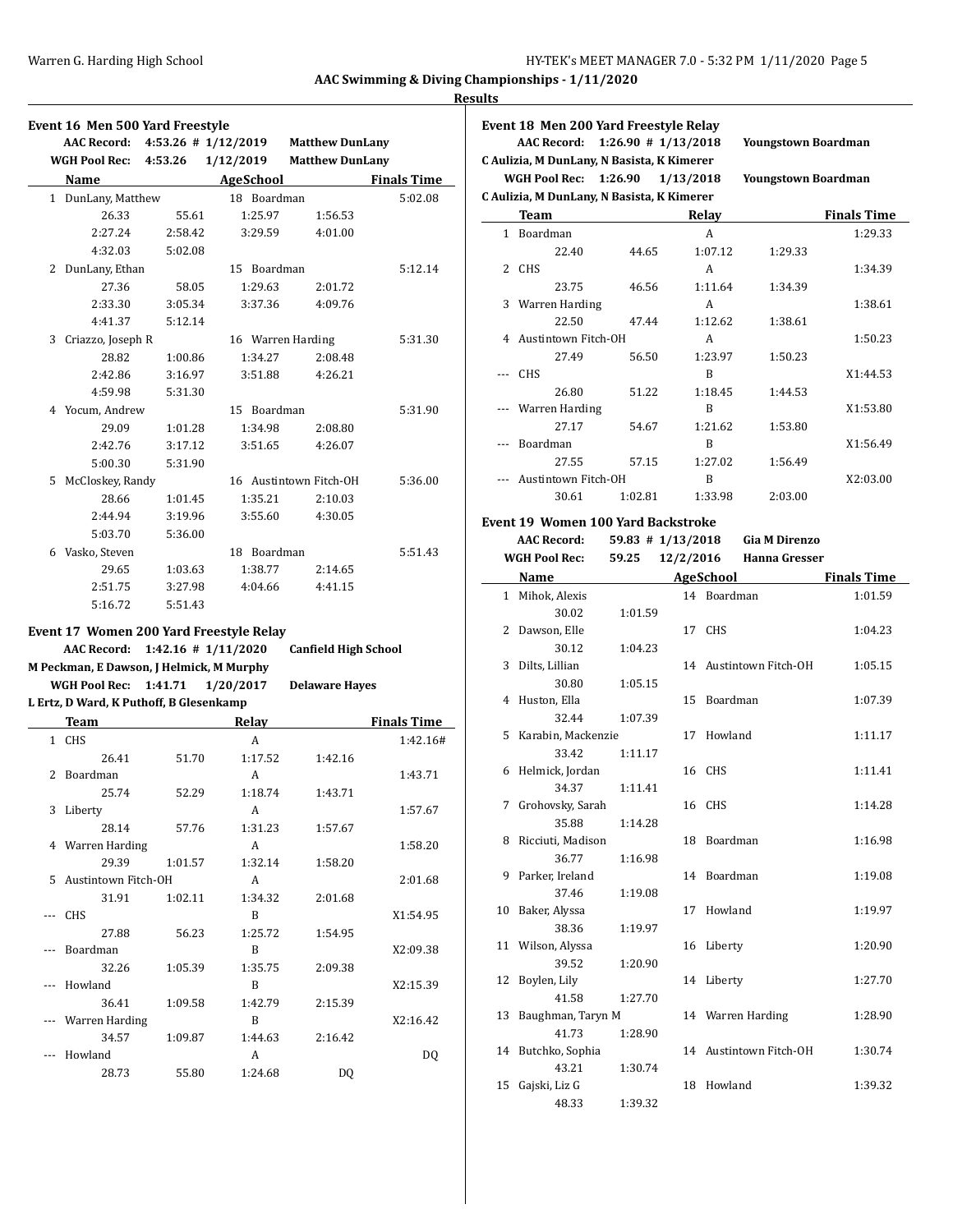#### Warren G. Harding High School **Hy-TEK's MEET MANAGER 7.0 - 5:32 PM 1/11/2020** Page 6

**AAC Swimming & Diving Championships - 1/11/2020**

# **Results**

| <b>Event 20 Men 100 Yard Backstroke</b> |                          |                       |            |                        |                    |
|-----------------------------------------|--------------------------|-----------------------|------------|------------------------|--------------------|
|                                         | <b>AAC Record:</b>       | $52.31$ # $1/14/2017$ |            | <b>Timmy Kubacki</b>   |                    |
|                                         | <b>WGH Pool Rec:</b>     | 50.98                 | 11/30/2018 | <b>Kaden W Smesko</b>  |                    |
|                                         | Name                     |                       |            | <b>AgeSchool</b>       | <b>Finals Time</b> |
|                                         | 1 Lawrence, Jake         |                       |            | 16 Austintown Fitch-OH | 53.80              |
|                                         | 25.27                    | 53.80                 |            |                        |                    |
|                                         | 2 Flatley, River         |                       |            | 17 Boardman            | 55.12              |
|                                         | 26.74                    | 55.12                 |            |                        |                    |
| 3                                       | Fritz, Connor            |                       |            | 16 CHS                 | 55.16              |
|                                         | 26.53                    | 55.16                 |            |                        |                    |
|                                         | 4 Leecue, Brendan C      |                       |            | 17 Warren Harding      | 57.89              |
|                                         | 27.33                    | 57.89                 |            |                        |                    |
|                                         | 5 Cailor, Carter         |                       |            | 16 Boardman            | 1:03.06            |
|                                         | 30.18                    | 1:03.06               |            |                        |                    |
|                                         | 6 Yocum, Justin          |                       |            | 15 Boardman            | 1:03.87            |
|                                         | 31.05                    | 1:03.87               |            |                        |                    |
|                                         | 7 Leecue, Connor E       |                       |            | 15 Warren Harding      | 1:07.40            |
|                                         | 31.80                    | 1:07.40               |            |                        |                    |
| 8                                       | Burnett, Cameron         |                       |            | 15 CHS                 | 1:08.86            |
|                                         | 33.72                    | 1:08.86               |            |                        |                    |
|                                         | 9 Parker, Liam           |                       |            | 16 Boardman            | 1:09.31            |
|                                         | 1:09.31                  | 1:09.31               |            |                        |                    |
|                                         | 10 Peterson, Carson R    |                       |            | 15 Warren Harding      | 1:11.66            |
|                                         | 35.23                    | 1:11.66               |            |                        |                    |
| 11                                      | Plyler, Sam R            |                       |            | 15 Brookfield          | 1:12.66            |
|                                         | 1:12.66                  | 1:12.66               |            |                        |                    |
|                                         | 12 Keeble, Chris         |                       |            | 17 Austintown Fitch-OH | 1:24.02            |
|                                         | 40.83                    | 1:24.02               |            |                        |                    |
|                                         | 13 O'Malley, Ethan       |                       |            | 15 Warren Harding      | 1:26.27            |
|                                         | 41.90                    | 1:26.27               |            |                        |                    |
|                                         | 14 Lozier-Smith, Cameron |                       |            | 16 Austintown Fitch-OH | 1:27.39            |
|                                         | 41.44                    | 1:27.39               |            |                        |                    |
|                                         | 15 Mosholder, David      |                       |            | 17 Austintown Fitch-OH | 1:38.74            |
|                                         | 45.52                    | 1:38.74               |            |                        |                    |

#### **Event 21 Women 100 Yard Breaststroke**

|    | <b>AAC Record:</b>    | $1:05.81$ # $1/17/2015$ |           | <b>Brooke Bailey</b>   |                    |
|----|-----------------------|-------------------------|-----------|------------------------|--------------------|
|    | <b>WGH Pool Rec:</b>  | 1:05.81                 | 1/17/2015 | <b>Brooke Bailey</b>   |                    |
|    | Name                  |                         |           | <b>AgeSchool</b>       | <b>Finals Time</b> |
|    | 1 Yocum, Abby         |                         |           | 17 Boardman            | 1:13.03            |
|    | 34.63                 | 1:13.03                 |           |                        |                    |
| 2  | Basista, Julia        |                         |           | 14 Boardman            | 1:13.36            |
|    | 34.97                 | 1:13.36                 |           |                        |                    |
| 3  | Pechatsko, Maryn      |                         |           | 15 Austintown Fitch-OH | 1:13.80            |
|    | 35.15                 | 1:13.80                 |           |                        |                    |
| 4  | Geletka, Allie        |                         |           | 16 CHS                 | 1:15.45            |
|    | 34.75                 | 1:15.45                 |           |                        |                    |
| 5. | Palusak, Jackie       |                         |           | 16 CHS                 | 1:15.99            |
|    | 34.92                 | 1:15.99                 |           |                        |                    |
| 6  | DelGarbino, Noelle J  |                         |           | 15 Howland             | 1:22.43            |
|    | 37.68                 | 1:22.43                 |           |                        |                    |
| 7  | Carannante, Josephine |                         |           | 16 Howland             | 1:24.17            |
|    | 39.11                 | 1:24.17                 |           |                        |                    |
| 8  | Kelso, Madison        |                         |           | 15 Boardman            | 1:24.56            |
|    | 38.78                 | 1:24.56                 |           |                        |                    |
| 9  | Pickens, Olivia       |                         |           | 14 Boardman            | 1:26.37            |
|    | 41.71                 | 1:26.37                 |           |                        |                    |

| 10 | Esper, Catherine  |         |    | 15 CHS                 | 1:26.56 |
|----|-------------------|---------|----|------------------------|---------|
|    | 40.19             | 1:26.56 |    |                        |         |
| 11 | Elisco, Francesca |         | 17 | Howland                | 1:26.62 |
|    | 40.19             | 1:26.62 |    |                        |         |
| 12 | Kassos, Beth A    |         |    | 16 Warren Harding      | 1:27.87 |
|    | 40.92             | 1:27.87 |    |                        |         |
| 13 | Hockman, Breana P |         |    | 14 Warren Harding      | 1:28.78 |
|    | 41.15             | 1:28.78 |    |                        |         |
| 14 | Green, Ashlee     |         | 17 | Austintown Fitch-OH    | 1:28.79 |
|    | 42.09             | 1:28.79 |    |                        |         |
| 15 | Klepec, Sarah     |         |    | 16 CHS                 | 1:29.60 |
|    | 42.03             | 1:29.60 |    |                        |         |
| 16 | Boylen, Lily      |         |    | 14 Liberty             | 1:33.70 |
|    | 44.67             | 1:33.70 |    |                        |         |
| 17 | Corbett, Allie    |         |    | 14 Austintown Fitch-OH | 1:35.04 |
|    | 44.24             | 1:35.04 |    |                        |         |
| 18 | Snyder, Arianna   |         |    | 16 Austintown Fitch-OH | 1:36.56 |
|    | 44.22             | 1:36.56 |    |                        |         |
| 19 | Fluent, Malorie   |         | 17 | Howland                | 1:42.93 |
|    | 49.38             | 1:42.93 |    |                        |         |

### **Event 22 Men 100 Yard Breaststroke**

**AAC Record: 57.31 # 1/11/2020 Jared Mindek**

**WGH Pool Rec: 57.31 1/11/2020 Jared Mindek**

|     | Name                 |                | <b>AgeSchool</b> | <b>Finals Time</b>         |                |
|-----|----------------------|----------------|------------------|----------------------------|----------------|
|     | 1 Mindek, Jared      |                |                  | 17 Howland                 | 57.31#         |
|     | 27.05                | 57.31          |                  |                            |                |
| 2   | DiCenso, Tino J      |                |                  | 17 Warren Harding          | 1:04.65        |
|     | 30.43                | 1:04.65        |                  |                            |                |
| 3   | Mascola, Siman       |                | 17               | Boardman                   | 1:06.29        |
|     | 31.33                | 1:06.29        |                  |                            |                |
|     | 4 Satterfield, Caleb |                |                  | 14 Boardman                | 1:06.98        |
|     | 31.35                | 1:06.98        |                  |                            |                |
| 5   | Schaab, Ty           |                |                  | 16 CHS                     | 1:09.92        |
|     | 32.57                | 1:09.92        |                  |                            |                |
| 6   | Kassos, Nick M       |                |                  | 16 Warren Harding          | 1:11.89        |
|     | 33.52                | 1:11.89        |                  |                            |                |
| 7   | Behun, Jackson       |                | 16               | Boardman                   | 1:14.94        |
|     | 35.07                | 1:14.94        |                  |                            |                |
| 8   | Ferrante, William    |                | 15               | Austintown Fitch-OH        | 1:17.37        |
|     | 35.40                | 1:17.37        |                  |                            |                |
| 9   | Fox, Steven A        |                | 18               | Warren Harding             | 1:19.64        |
|     | 37.74                | 1:19.64        |                  |                            |                |
|     | 10 Hernandez, Ruben  |                | 15               | CHS                        | 1:20.91        |
|     | 37.42                | 1:20.91        |                  |                            |                |
| 11  | Hughes, Joey         |                |                  | 16 Austintown Fitch-OH     | 1:27.17        |
|     | 41.05                | 1:27.17        |                  |                            |                |
|     | 12 Null, Brandon G   |                |                  | 14 Howland                 | 1:32.61        |
|     | 44.28                | 1:32.61        |                  |                            |                |
| 13  | Shrake, Pete         |                |                  | 14 Austintown Fitch-OH     | 1:34.92        |
|     | 44.48                | 1:34.92        |                  |                            |                |
|     | 14 Lowe, Jamieer A   |                |                  | 17 Warren Harding          | 1:39.87        |
|     | 44.54                | 1:39.87        |                  |                            |                |
| --- | Lester, Colin        |                | 15               | <b>Austintown Fitch-OH</b> | D <sub>0</sub> |
|     | 36.39                | D <sub>0</sub> |                  |                            |                |